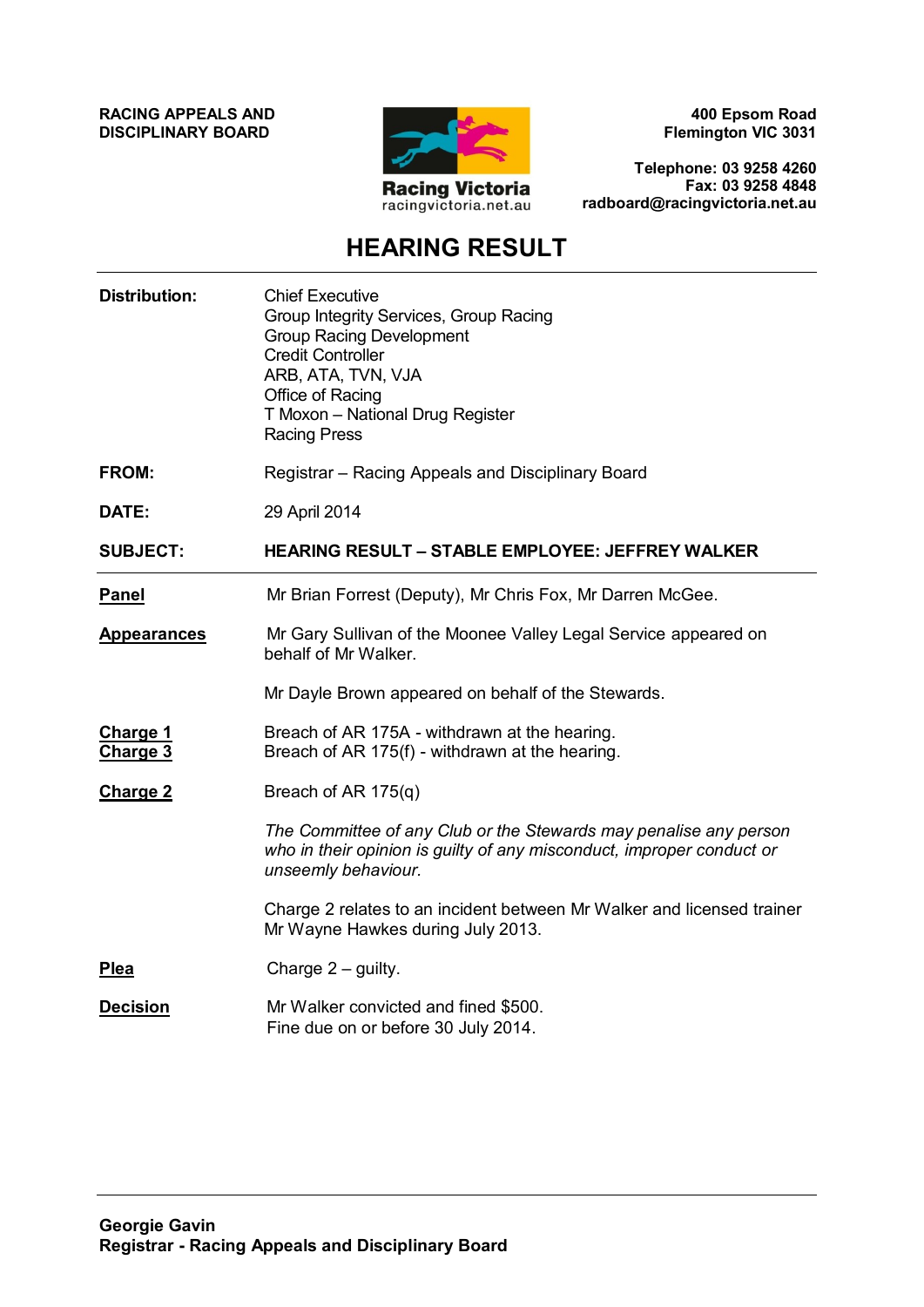# **TRANSCRIPT OF PROCEEDINGS**

#### **RACING APPEALS AND DISCIPLINARY BOARD**

 $\mathcal{L}_\text{max}$  , and the contribution of the contribution of the contribution of the contribution of the contribution of the contribution of the contribution of the contribution of the contribution of the contribution of t

**MR B. FORREST, Deputy Chairman MR C. FOX MR D. McGEE**

### **EXTRACT OF PROCEEDINGS**

# **DECISION**

# **IN THE MATTER OF JEFFREY WALKER**

#### **MELBOURNE**

#### **TUESDAY, 29 APRIL 2014**

MR D. BROWN appeared on behalf of the RVL Stewards

MR G. SULLIVAN appeared on behalf of Mr J. Walker